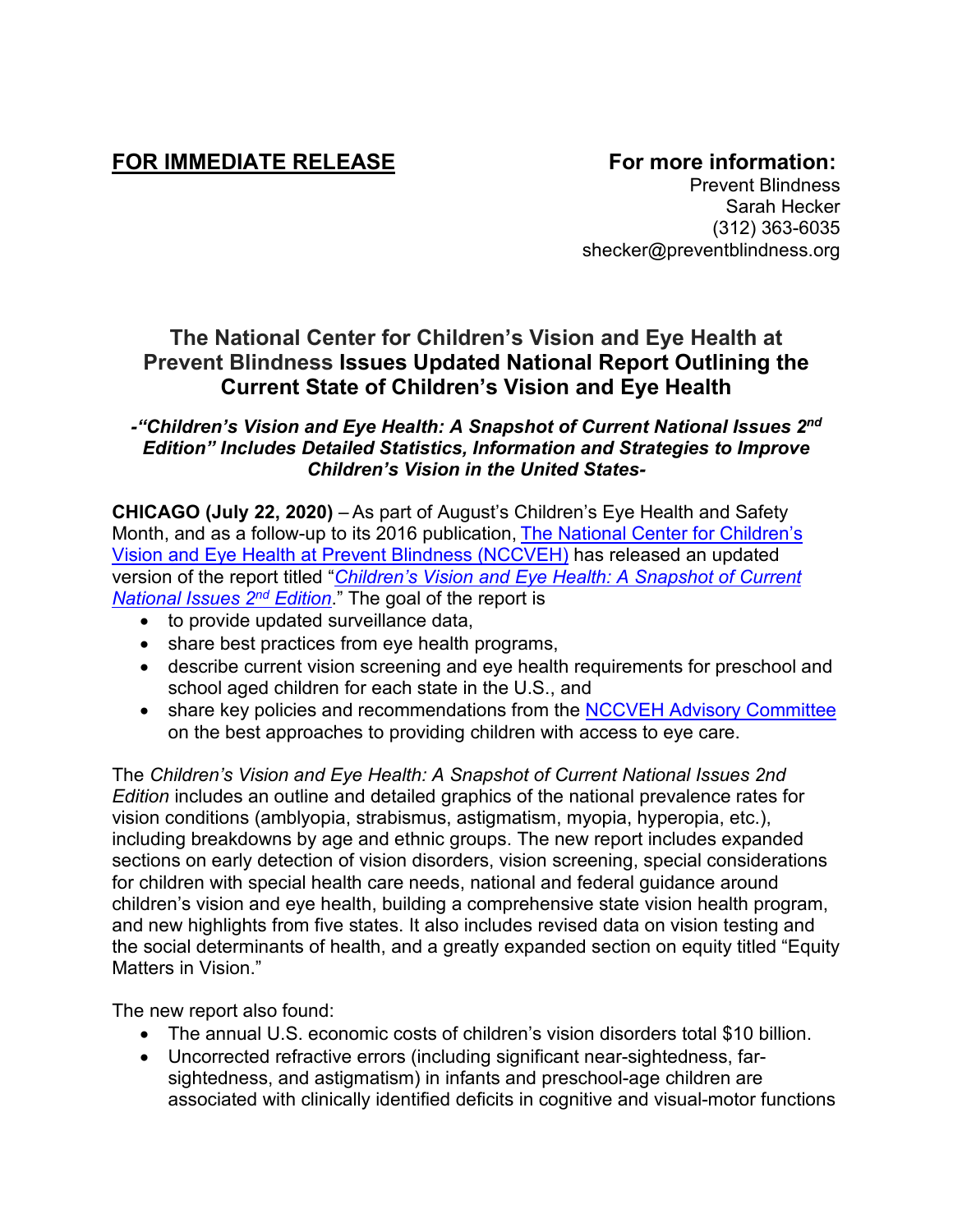that may, in turn, have a negative impact on school readiness. Refractive errors make up 70% of decreased visual acuity in Asian and non-Hispanic White children.

- In 2016, 40 states required vision screening for school-age children and only 16 states required vision screening for preschool-age children. In 2020, 40 states mandate some type of vision screening for school-age children and 26 states required vision screening for preschool-age children.
- 39% of all children aged 5 and younger had ever had their vision tested with pictures, shapes or letters and 86% of children aged 6-11 had their vision tested with pictures, shapes or letters within the past 2 years.
- Non-Hispanic children aged 0-17 years whose primary language at home was not English had the lowest percentage of vision testing as compared to children in homes where English or Spanish were spoken.
- Children in families with greater household income are more likely to have received vision testing.
- Children in families with adults that have a college education compared to those in homes with adults that did not complete high school or who have some college education are more likely to have received vision testing.

"The original mission of Prevent Blindness when it was founded back in 1908 was to protect newborns from preventable blinding eye disease," said Jeff Todd, president and CEO of Prevent Blindness. "More than 110 years later, we continue the mission of protecting children's vision by promoting evidence-based approaches for ensuring access to the quality eyecare that all children deserve."

In 2009, Prevent Blindness was awarded a grant from the Maternal and Child Health Bureau at the Health Resources and Services Administration of the U.S. Department of Health and Human Services to establish the NCCVEH. The mission of the NCCVEH is to develop a coordinated public health infrastructure to promote and ensure a comprehensive, multi-tiered continuum of vision care for children. In 2019 alone, the NCCVEH impacted more than 13 million children through improved access to eye care, uniformity in practice and policies, and increased education and awareness of the role of vision in childhood.

The NCCVEH has established a national expert advisory committee from the fields of ophthalmology, optometry, pediatrics, research, school nursing and public health along with family representation. The Advisory Committee assisted in the writing and completion of the report.

In addition to the release of the new report, Prevent Blindness is partnering with the [National Optometric Association \(NOA\)](http://www.nationaloptometricassociation.com/) on the new "A.C.H.I.E.V.E: All Children's Health Initiative for Eye and Vision Excellence" program. The program seeks to raise awareness, specifically among minority parents, for the importance of healthy vision and its connection to learning, as well as encourage parents to have their children's eyes examined. As part of the A.C.H.I.E.V.E. campaign, free educational webinars will be conducted, and shareable social media images and communications will be available in